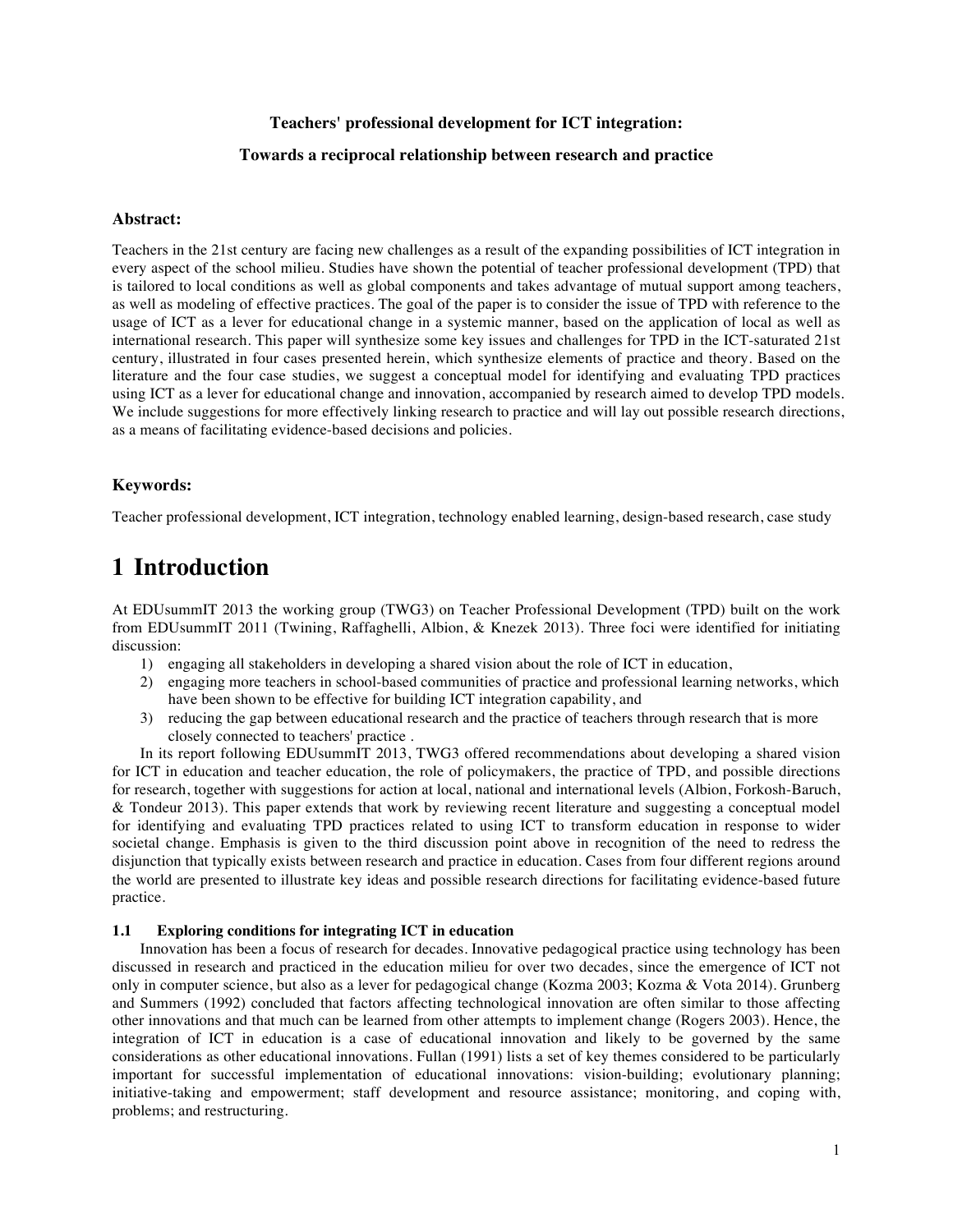Similar themes have been identified with regards to integration of ICT in education (Kennisnet Foundation 2011; Kozma 2008; Lim, Chai, & Churchill 2011; Tondeur et al. 2012). Kozma (in Wagner et al., 2005) highlights that if innovations are to be effective, policymakers and project leaders should think in terms of combinations of input factors that can influence their impact. To illustrate, in a study of innovative ICT usage in secondary schools in the UK, three key themes emerged: in addition to the need to incorporate new pedagogies when using new technologies and the use of these innovations for school public relations, the study highlighted the changing roles of teachers (Pearson & Naylor 2006). The changing roles of teachers were a factor in teachers expressing the need for in-service training programs concerning the pedagogical use of ICT in class practice in a recent Greek case study (Kalogiannakis 2010). According to additional research literature, introducing ICT for educational purposes requires balance between vision for ICT use and other aspects of educational activity (Vanderlinde, Aesaert & Van Braak 2014). Teachers play a crucial role in this, but there is also a need for leadership to guide the process and to create the right conditions for collaboration with other professionals (Kennisnet Foundation 2011).

There are several local studies (at the micro, meso and macro-level) regarding best practices in ICT integration, focusing on the teachers' perspective (e.g., Hughes 2005; Kozma 2003; Tondeur, Kershaw, Vanderlinde, & van Braak 2013). One macro-level survey of schools focused on ICT in education was cnducted by the European Commission in the years 2011-2012 with over 190,000 students, teachers and principals. This study introduced concepts of digitally supportive schools and digitally confident and supportive teachers (Wastiau, Blamire, Kearney, Quittre, Van de Gaer & Monseur 2013). However, according to Tondeur et al. (2008), teachers select applications of technology in line with their selection of other curricular variables and processes that fit into their existing beliefs about "good" education and about the nature of their roles as teachers. Although personal computers have been in schools for almost 40 years and networked computers are now available in most classrooms in the developed world, Ertmer and Ottenbreit-Leftwich (2013) note that most teachers are not using technology to effect meaningful changes in student outcomes but primarily as aids to delivering content. They characterize the most common experiences of students as learning *from* computers through searching for information online and writing assignments. In their view the problem arises from the emphasis having been placed on the technology while the solution lies in shifting the focus toward pedagogy, emphasizing *how,* rather than *what*. They suggest technology should be used to support meaningful learning *with* computers and that, rather than *technology integration*, the conversation should be about *technology-enabled learning* so that ICT is seen as the means for engaging in meaningful learning activities rather than ICT integration being adopted as an isolated goal. From the teachers' perspective, in terms of professional development, the implications include practicing *technology-enabled teaching* (or mediation, coaching or mentoring) and seeing ICT as a means for engaging students in learning.

In order to transform education with ICT, Ertmer and Ottenbreit-Leftwich (2013) suggest consideration of how contextual, cognitive and affective factors may act as barriers or enablers. Other researchers have also noted that adoption of ICT in classrooms is affected by multiple factors including capacity of resources and sustainability of the infrastructure or teacher skills and attitudes (Sang et al. 2010). However, these factors are insufficient to explain why the majority of teachers have not demonstrated successful technology integration. Teachers' pedagogical beliefs play an important role in the use of ICT in the classroom (Hermans et al. 2008; Prestridge 2010) and should be considered as major foci in any approach to teacher professional development (TPD). Hence, in exploring the conditions for integration of ICT in education, there is a need for better understanding of the teachers' role, and subsequently, a need to study professional development programs, models and strategies, as a means to improve their impact on teachers' practice.

### **1.2 Teacher professional development**

Leask and Younie (2013) question why, if teacher quality is accepted as a critical factor in educational outcomes, there is so little attention paid to improving the quality of teachers' professional knowledge. Given the rapid changes occurring in ICT and the relative lack of related transformation in education the need for effective TPD relative to ICT is apparent but it is less clear what TPD would be most beneficial and how it should be most effectively delivered. The lack of transformation of education as a result of ICT integration as described above carries ramifications for TPD in both pre- and in-service career phases. Gaps in usage and outcomes are identified worldwide. Some of these gaps may be explained in terms of teachers' digital literacy, which is a complex concept. Examination of a possible broader view of the knowledge teachers need to acquire in the information era can be relevant for examining the "digital competence" of teachers, as well as taking it into consideration when constructing a TPD model; hence, the need to change traditional perceptions of ICT usage (Krumsvik, 2008).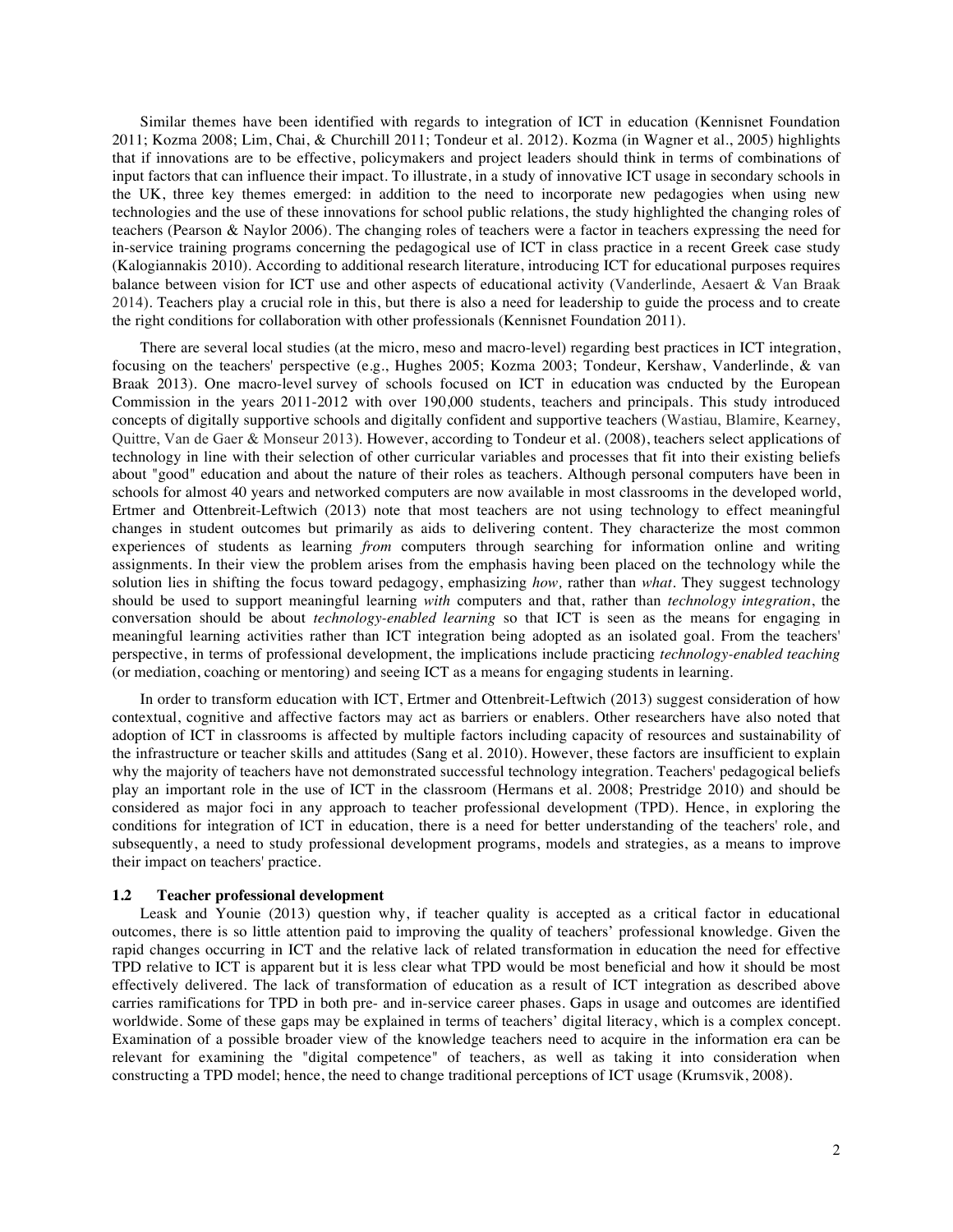Teachers' concepts of ICT usage can be compared with their students' use of ICT. In reality, their utilization of ICT in schools is much less intensive and extensive, and differs in usage patterns compared to their use outside school. Also, compared to the effects of ICT adoption in other sectors, the effects on education are less salient (Lim et al. 2013). Implementation of ICT in education systems seems often to be based on fashion rather than organized diffusion models, which develop from evidence-based decision-making based on previous experience (Martin et al. 2011). Technology, having catalyzed changes in society in general, offers the potential to transform education and teacher education. However, its usage is far from being a means for systemic change: it rather facilitates "islands of innovation", based on excellent teachers, who may have launched innovative pedagogical practices using technology regardless of TPD (Forkosh-Baruch, Nachmias, Mioduser & Tubin 2005). Approaches to extending the benefits of individual excellence include professional learning communities in schools, communities of practice, and networks that enable sharing more widely on the Internet (Twining, et al. 2013).

Teacher effectiveness, whether using ICT or not, is in general a problematic and challenging concept for multiple reasons that make its measurement and systematic efforts to improve it difficult (Campbell et al. 2003). The measurement in itself is one of the challenges: How does one measure effective teaching and learning? What should be measured? When should measurements be taken? – These questions are discussed with regards to international as well as local assessment, highlighting aspects such as standardization, assessment of learning versus assessment for learning etc. Despite government expectations that ICT should be used to enhance the quality of education there has been little movement toward using ICT to assist teachers with accessing the knowledge that might enhance their practice (Leask & Younie 2013). This is consistent with the conclusion reached by Ertmer and colleagues that "we should be utilizing the same technology tools for professional development that teachers are able to use in their classrooms" (2012, p. 434).

Recent research has demonstrated the importance of local school factors on changes in teachers' pedagogical use of ICT. In a study of 1076 teachers in 130 Hong Kong schools, Li and Choi (2014) found that the positive effect of professional development on teachers' pedagogical use of ICT was substantially less than the effect of social capital measured in two components. The first factor was the school climate and trust within the school, and the second factor was the existence of networks for accessing new information. Other recent research in Cyprus indicates that, although teachers believe that using ICT can transform education and are willing to use it, little real change is occurring in schools (Vrasidas 2014). The major barriers appear to be lack of time, lack of flexibility in curriculum, and lack of access to ICT and support. Vrasidas notes that, although TPD needs to be systematic and systemic, it needs to be conducted in the schools and to respond to the local context. An international study of implementation of interactive whiteboards confirmed the benefits of school-based TPD drawing upon the contributions of teachers (Hennessy & London 2013). Another study from a longitudinal intervention in seven primary schools in Australia concludes that the role of the ICT coordinator and school leadership in general can play a critical role in the success of TPD (Tondeur, Cooper & Newhouse 2010). These findings support previous research about the importance of local conditions for the success of TPD (Ertmer & Ottenbreit-Leftwich 2013) and the benefits of networking teachers to share knowledge (Ertmer et al. 2012; Leask & Younie 2013; Twining et al. 2013).

#### **1.3 The role of research**

Teacher professional development should address the multiple forms of knowledge required for teaching and involves the development of effective knowledge management processes (Leask & Younie 2013). One test of whether knowledge management is effective is whether educators can conveniently access research-based knowledge for improving practice. This is especially important in areas of rapid change such as the educational application of ICT and the use of networks and other ICT innovations to support the flow of knowledge that is crucial in enhancing teaching capabilities.

The relationship between research and practice in education has long been recognized as problematic. Bereiter (2013) characterizes the learning sciences as "an effort to overcome the much-lamented gap between research and practice in education" (p. 12) and argues that neither explanatory (theoretical) knowledge nor practical (experiential) knowledge can fill the gap alone. He proposes as a solution *principled practical knowledge*, a combination of *knowhow* and *know-why* that can be developed through design-based research, an approach that tests educational innovations in practice while simultaneously developing theoretical understanding. Others have gone so far as to suggest that relevance to practice might be applied as a criterion for determining the rigor of educational research (Gutiérrez & Penuel 2014), and a case has been made previously that educational design-based research offers an approach that can sustain the necessary balance between rigor and relevance (Reeves 2011).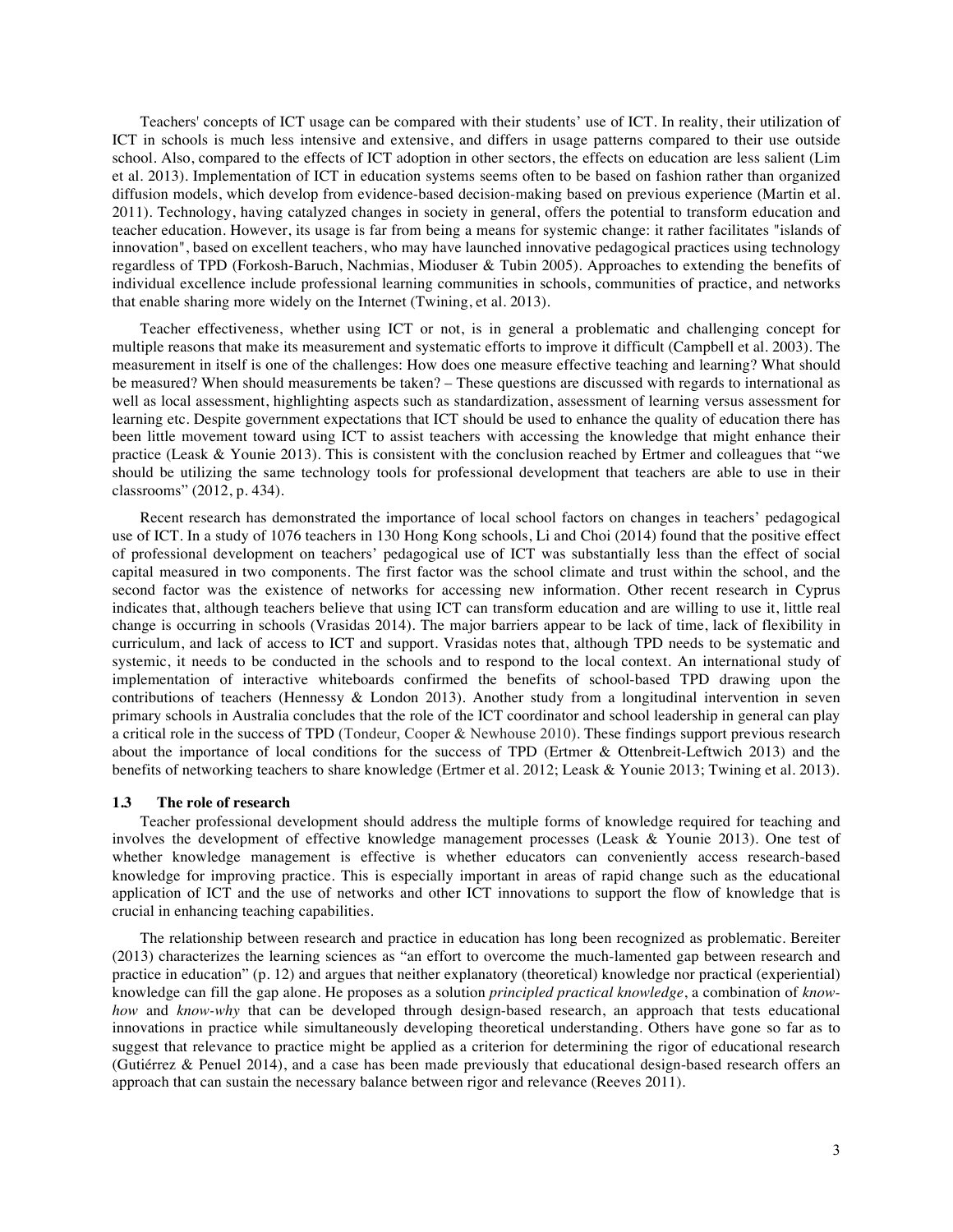### **1.4 Toward a model of TPD for technology-enabled learning**

Numerous research studies have investigated the factors that affect ICT integration in education and various typologies have been proposed (e.g. Kozma 2003; Tondeur, Valcke & Van Braak 2008). Some conditions, such as ICT infrastructure, seem to be absolute requirements for ICT to be used in classrooms. Some, including access to ICT, available time, and curriculum flexibility, are unlikely to be influenced by TPD. These might be considered to be foundational enabling conditions and are represented as such in the base of the model proposed in Figure 1 to represent teacher professional development for technology-enabled learning.

Discussions in TWG3 at EDUsummIT 2013 were initiated around three foci derived from analysis of the literature. The large vertical arrows in Figure 1 represent those elements, with some adjustments informed by the discussions in TWG3 and the literature presented above. Those factors, and others, are likely to be in complex reciprocal relationships with TPD as indicated by the smaller horizontal arrows. For example, shared vision for the use of ICT in a school may be developed through TPD but will also influence the content and style of TPD. Similarly, both networks and communities for informing teachers and design research may either provide subjects for TPD or be used as modes of delivery for TPD.



Figure 1: TPD for technology enabled learning model

The importance of ICT in teaching and learning has led several countries worldwide to provide ICT-enhanced training in various forms of professional development. Unfortunately, many teachers report inadequate training in their preparation to use technology effectively and in an innovative manner in their teaching. Still, there are extensive actions around the world in using technology for teacher training, intending to encourage teachers to use technology to improve their teaching (Collis & Jung 2003).

Using the conceptual framework above as a guide, in the following section we present four cases of TPD for technology enabled learning illustrating approaches that have been successful in varying contexts. Each case illustrates the reciprocal relationship between the core factors of TPD in the developed model. In addition, in each case, practice and research is integrated, thereby basing its development on evidence that arises from local studies.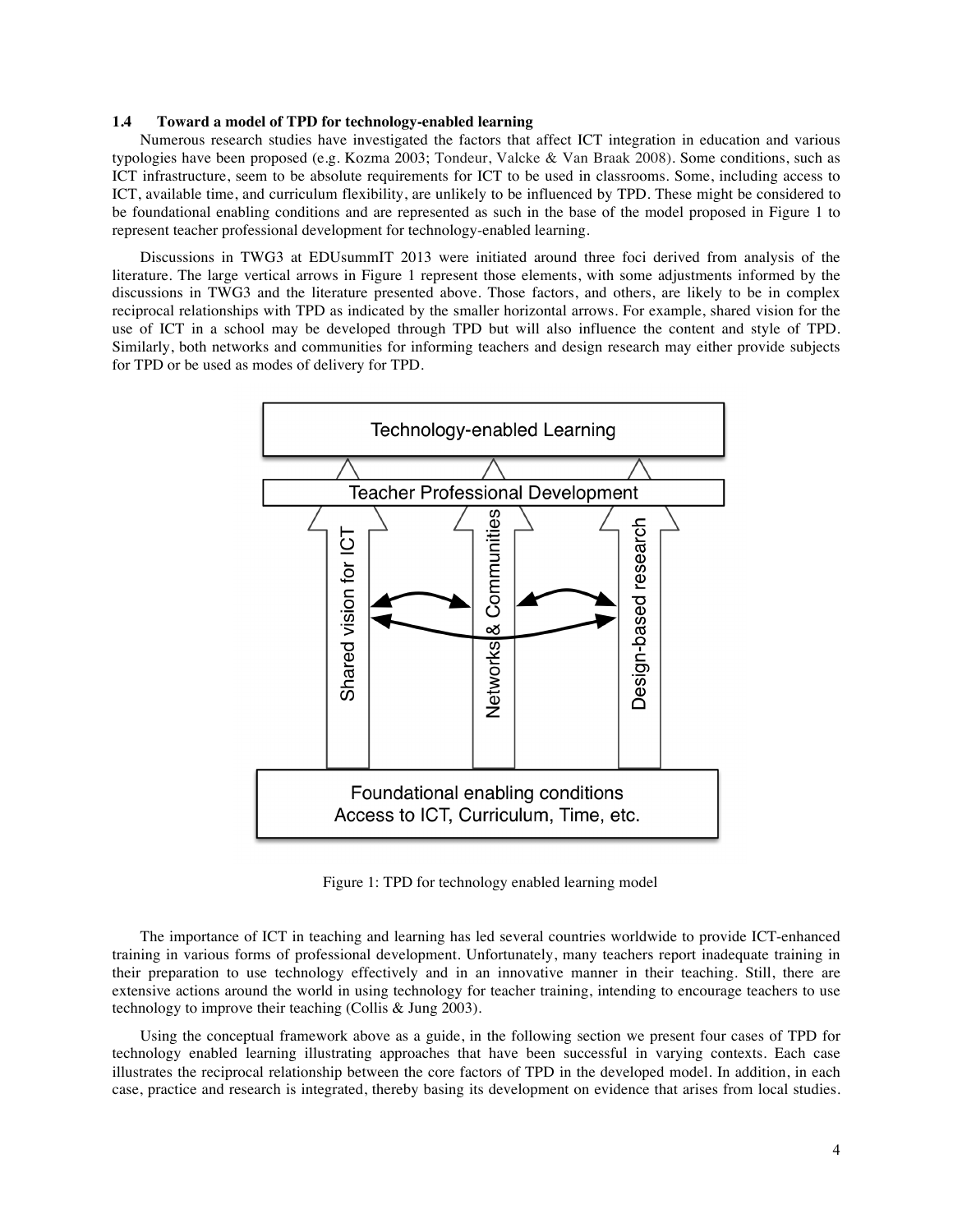In turn, this evidence base contributes to the further confirmation of a model for TPD that facilitates ICT as a lever for educational change.

## **2 Four cases under the magnifying glass**

The four cases described herein present four modes of TPD either for pre- or in-service teacher professional development. They illustrate different aspects of the model for TPD as presented in Fig.1. The opportunity to learn from successful cases, illustrating effective practices of TPD focusing on ICT implementation as a lever for pedagogy, may lead to development of local-based TPD, in harmony with local beliefs and pedagogic orientation regarding education in general and ICT implementation in particular.

### **Case 1: Flanders - Team-based and school-based training for ICT-integration in primary education**

Given the increasing importance of team-based and school-based professional development in the educational use of ICT, the online tool, pICTos (Planning for ICT in School), has been developed to support elementary schools in developing a shared vision for ICT (see Fig. 1). By using this tool, schools gain insight into their educational vision on how education is related to the use of ICT. The school team is expected to go through five steps. Some of these steps will be followed by each teacher individually, while others will be worked on together with the entire school team. Figure 2 is a screen shot of the start page of the online tool and illustrates the five steps schools should take while developing their ICT plan.



Figure 2: Screen shot of the opening page of pICTos (Vanderlinde et al., 2010)

The starting point of ICT-planning in pICTos is the formulation of a shared vision on the nature of 'good' education because this is a seen as a crucial condition for success. After completing a survey, teachers' beliefs about education are plotted in a graph that represents teachers' scores for orientation toward transmissive approaches, such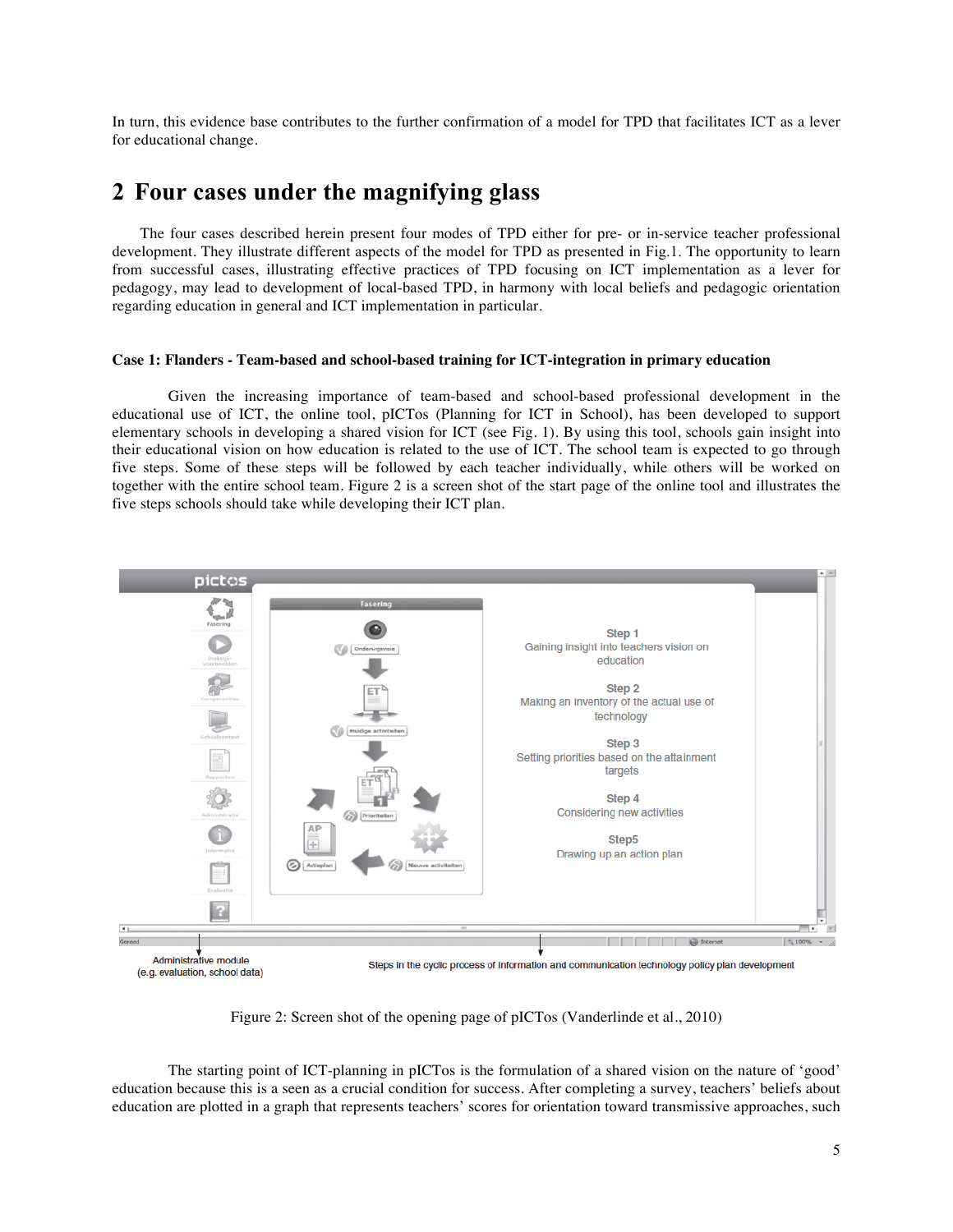as direct instruction, or developmental approaches emphasizing students learning by doing. Once all teachers have made their educational beliefs explicit, they obtain both a personal score (teacher profile) and a group score (school profile). In this way, pICTos offers tools for a team discussion. Gaining insight into teachers' vision of education serves as a basis for debating a shared vision of education on the supportive role of technology in education in particular. In the next phase, each teacher registers individually which ICT activities are currently practiced in their classrooms. Once all teachers have entered their data, pICTos produces charts of the ICT activities. The school profile is an overview of the number of activities performed per final attainment level in the different grades. The idea is that this profile is evaluated in team so that teachers can see if the activities that are part of the current ICT final attainment levels are still under-performed. Next, a schematic outline is prepared of the final attainment levels prioritized by the various participants. This outline is presented for discussion to the entire team. Based on discussions, a common decision can be made on which final attainment levels deserve priority attention. In the next phase, teacher design teams are set up in order to add activities for their class as well as for classes in that same grade. The last phase invites the school team to create an outline of policy actions using results from the previous phases (cf. Networks & Communities in Fig. 1). The ICT coordinator, in deliberation with team members, determines what actions are needed to optimize the current ICT actions and provides a deadline for each action. pICTos creates a chronological chart for these actions. This way, the school team is ready with a plan to optimize ICT action according to a specific timeframe.

The study of Vanderlinde et al. (2010) about the pICTos professional development program demonstrates the decisions made by the case study schools concerning the development and the content of their school-based ICT plan and activities, and how this use relates to the specific strategies adopted during the different phases of the professional development activities. Based on a mixed method research approach, data were collected from multiple sources and triangulated to reveal the views of various stakeholders, e.g., questionnaires with teachers, interviews with school leaders and ICT coordinators, field notes and document analysis. Interestingly, the interviews took place before, during and after the pICTos staff development program. For each school a follow-up interview with the school leader and the ICT-coordinator was conducted one year after the school finished the pICTos staff development program in order to grasp the cyclical process of policy plan development. One of the main findings was that the professional development sessions supported teachers and schools to shape their ICT planning according to their educational beliefs (cf. Tondeur et al. 2008).

The reciprocity between research and practice in this case is evident in how the results of this study have led to the re-design of the pICTos environment. Interestingly, the (re-)design of the program was conducted in collaboration with researchers and practitioners. In this respect, tool developers and trainers can consult the design principles, the steps of the cyclic process, and the structure of the pICTos environment (Vanderlinde et al. 2010) in order to support the development of an ICT school policy plan.

### **Case 2: Australia - Teaching Teachers for the Future National Project**

The *Digital Education Revolution* (DER) was a policy of the Australian Government elected in late 2007. It was intended to ensure that all students would complete schooling with knowledge and skills for using ICT in employment and that learning across the curriculum would be enhanced by the application of ICT. The most visible element of the DER was funding for provision of computers to all students in years 9 to 12 but the implementation roadmap recognized that "educators require the pedagogical knowledge, confidence, skills, resources and support to creatively and effectively use online tools and systems to engage students" (AICTEC 2009, p. 6). The document called for both professional learning for existing teachers and graduate teacher standards with requirements for ICT capabilities. To support the goals of the DER, the government established an ICT Innovation Fund and invited project proposals for pre-service teacher education, and professional development of teachers and school leaders (DEEWR 2010).

The Australian Council of Deans of Education (ACDE) collaborated with other relevant national bodies to develop a successful bid for the pre-service project and was awarded \$8 million to implement the *Teaching Teachers for the Future* (TTF) project across all 39 Australian teacher education institutions (TEI). TTF had three components, namely, extending graduate teacher standards (aitsl.edu.au) to include ICT dimensions, demonstrations of ICT integration in the Australian curriculum (ttf.edu.au), and a National Support Network (NSN) to enhance treatment of ICT in teacher education. The NSN initiative supported each TEI to employ a full-time ICT Pedagogy Officer (ICTPO) with experience in K-12 classroom integration of ICT and to release a senior person as a half-time project manager for a year of project implementation in 2011-12. Each TEI nominated two of the four subjects (English, mathematics, science, and history) for which the national curriculum had been developed as focus areas in which the ICTPO would work with teacher educators to embed ICT. The intention was to revitalize teacher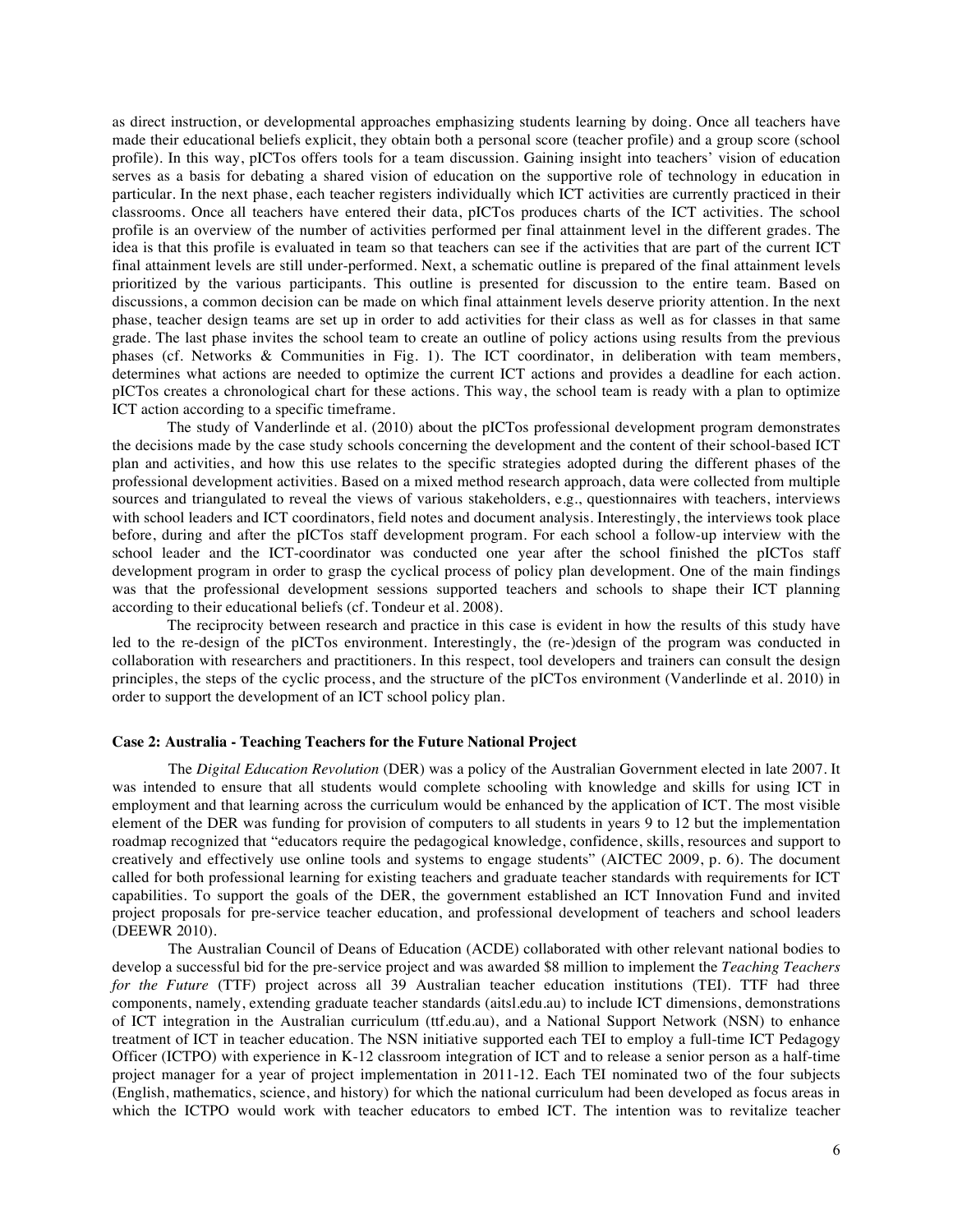preparation to better model learning and teaching with ICT and to share successful practices within and across TEIs through the NSN.

The Technological Pedagogical Content Knowledge framework (Mishra & Koehler 2006) was identified as a useful conceptualization of the knowledge required by teachers for ICT integration and was adopted as the framework for TTF. It informed development of professional learning packages and the quantitative component of the evaluation which used a purpose developed questionnaire administered to several thousand pre-service teachers (Jamieson-Proctor, et al. 2013) supplemented by qualitative methods using the Most Significant Change technique (Dart & Davies 2003; Heck & Sweeney 2013). Despite the short period between first and second administrations of the questionnaire, statistically significant increases in pre-service teachers' TPACK confidence were detected (Finger et al. 2103).

Reciprocity between research and practice in this case was manifest in the use of the research-based TPACK framework to inform the entire national project and subsequent collaboration using the large pool of data collected in the evaluation to drive refinement of the instruments used to measure TPACK (Cavanagh & Koehler 2013).

### **Case 3: Israel - The National Program for Adapting Teacher Education Colleges to the 21st Century**

The development of Information and Communication Technologies (ICT) and the rapid growth of the Internet fundamentally influenced teacher pre-service training in Israel. It has developed as part of the Israeli Computerization Program from instrumental use of ICT in teaching to a genuine shift in pedagogical paradigms, massively influencing in teaching and learning (Mandinach 2005). The National Computerization Program had begun its course as far back as 1994, following a National Report (Harari 1992; MOE Israel 1993), followed by a recent upgrading of the program (the fifth round), titled "The National Program for Adapting the Education System to the 21st Century". While focus of the initial program was to instil computers in classrooms and train teachers in a large-scale manner, the focus of the current program is manifold: instilling 21st century skills, empowering teachers and teaching in schools, adapting education to variance between students, providing real-time feedback, arousing interest among students and facilitating communication between teachers and other stakeholders within the education system. The main goal is to lead novel pedagogy in the education system, ICT having a major role in this initiative (MOE Israel, 2011).

At first, teacher education colleges training pre-service teachers were not included in the National Computerization Program. As a result of a 3-year study focusing on the integration process of ICT in teacher education in Israel between the years 1993-2008 in light of theories of innovation and organizational change (e.g., Finley & Hartman 2004; Guri-Rosenblit 2002; Hall & Hord 1987; Surry, Ensminger & Haab 2003), since the year 2012, teacher pre-service education was included in this initiative, titled: "The National Program for Adapting Teacher Education Colleges to the 21st Century", i.e. within 3 years all colleges were granted a sum of approximately \$150,000 each (altogether a sum of approximately \$3,750,000) for executing ICT-based educational initiatives for pre-service training as well as for faculty training within each college. The initiative was funded by the Administration of Science and Technology as well as the Department for Teacher Training, both within the Israeli MOE.

This creates a continuum of professional development, beginning with pre-service and flowing to ongoing in-service TPD, facilitating reciprocal relationships between academia and practice (personal or professional), as well as between pre- and in-service teacher training (Newman & Mowbray 2012). This is in line with the notion of lifelong learning (Lim, Chai & Churchill 2011; Teo 2010), and also with the general perception of PDS (professional development schools), in which pre- and in-service teachers train together in order to create a two-way development process, between academia and practice (Bausmith & Barry 2011). The expectations were that the preservice teachers take on the role of innovators, adopting the knowledge growth and diffusion of innovation approach, in correspondence to theoretical paradigms dealing with infusion of innovation and implementation of change (Rogers 2003; Shulman 1986). Specifically, factors and key themes that may facilitate ICT implementation as a lever for change were identified in each college on the institutional as well as the micro-level, in accordance with the relevant academic body of knowledge (Tondeur et al. 2012). Each college was requested to prepare a program for ICT implementation according to its educational vision of education as well as pre-service training, in line with the K12 computerization program, thereby being influenced as well as influencing K12 practice. Progress was monitored by annual reports that included mostly pedagogical aspects, but also a financial report on usage of funding (a fourth of which were required to be allocated for professional faculty development). Both K12 and education colleges carried out surveys and studies, examining the outcomes of the computerization programs.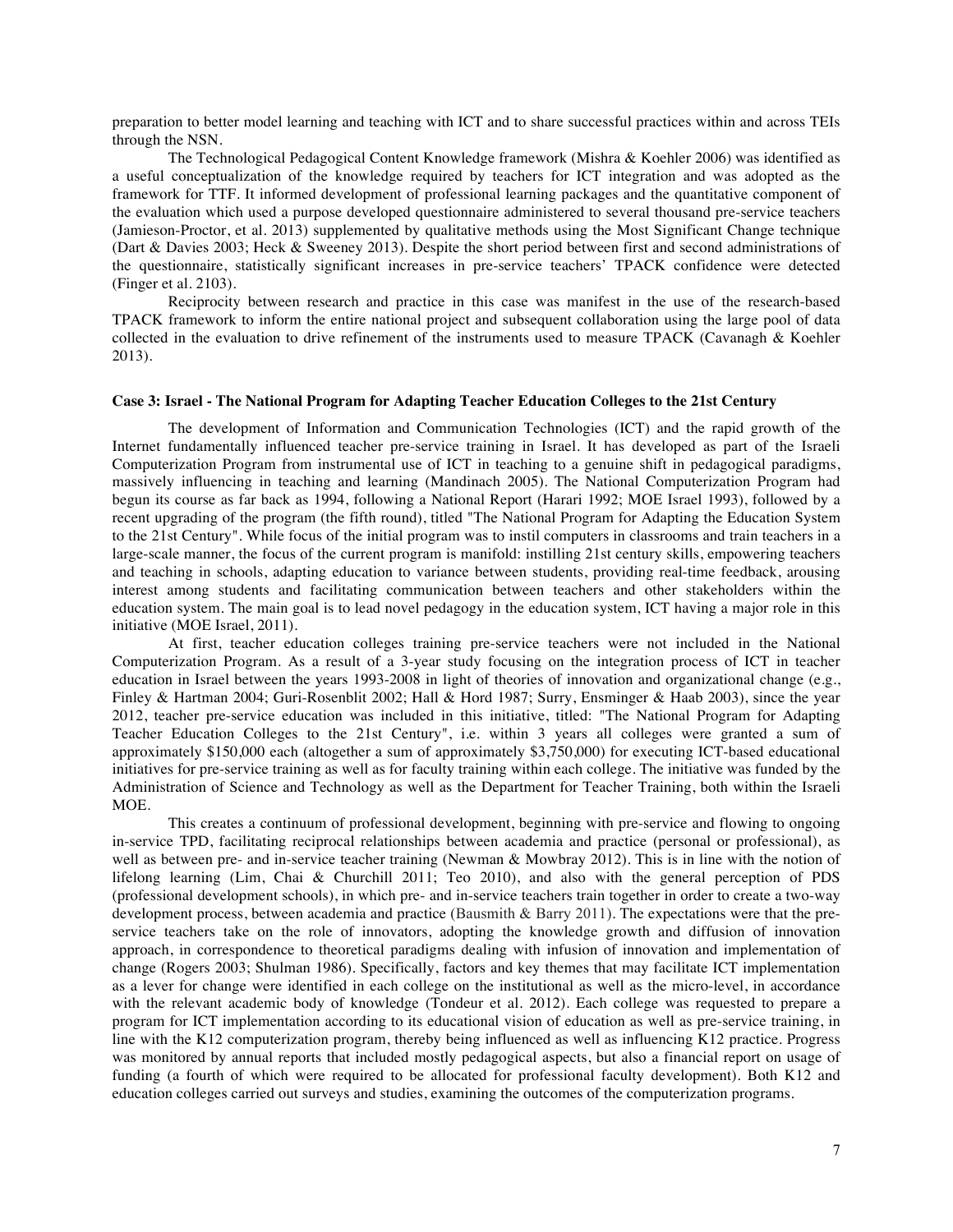In addition, an inter-collegial annual course was established at the MOFET institute, a national intercollegial center for the research and development of programs in teacher education and teaching in colleges. The course was mandatory for 6 faculty members of each college participating in the National Program for Adapting Teacher Education Colleges to the 21st Century. These representatives were expected to be major position holders within each college, that serve as arrowheads to faculty altogether. This model, also corresponding to the K12 teachers' professional development, but unique in its nature, ensures the distribution of contents, competencies, skills and views on ICT implementation that were taught and discussed in the course in a gradual fan-like manner rather than a revolutionary process, that may prove to be sustainable, transferable and scalable (Kirkup & Kirkwood 2005). In this case the importance of networks and communities for sharing and distribution of learning from TPD is highlighted and there are elements of design-based research in the process of gradual implementation with opportunities to learn and adjust as the implementation progresses.

#### **Case 4: Vietnam – Institutional Capacity development in Teacher Education Institutions**

In 2008 the Vietnamese Ministry of Education and Training initiated a program on "Friendly Schools, Active Students", supported by the Flemish Association for Development Cooperation and Technical Assistance (VVOB) to develop the institutional capacity of teacher education institutions (TEI). The program had a focus on research, monitoring and evaluation, leading to "evolutionary planning" for integration of information and communication technology (ICT) in education. There was a reciprocal relationship between research and practice at different levels throughout the program as the processes of planning and TPD were informed by research and were, in turn, reported in research publications adding to the knowledge available to the wider field. Participating TEIs were instructed to develop a technology plan, following the Planning Guide on ICT in Teacher Education (UNESCO 2002). These technology plans were written by educational managers and ICT coordinators of the respective TEIs. The first essential condition of a technology plan was a shared vision: from the administration to the grounds personnel, there should be an understanding of, commitment to, and sense of advocacy for the implementation of technology (UNESCO 2002). The subsequent conditions were categorized in the five operational components of technology planning, as described by Kozma (2008): infrastructure development; teacher training; pedagogical and curricular change; content development; and technical support. By the end of the first phase of the program (in 2010) all participating TEIs had rewritten their respective technology plans twice. In the most recent versions, these plans reflected a comprehensive vision on educational innovation in which they gave importance not only to infrastructure development but also to professional development, pedagogical and curricular change (Peeraer & Van Petegem 2011b). These technology plans formed the benchmark for monitoring and evaluation of different aspects of integration of ICT. However, as observed elsewhere (Lee, Hung, & Cheah 2008), guidelines on ICT were often still too weak to spell out exactly how integration of ICT in teaching and learning should look like or what educators need to know or believe.

At the level of the teaching practice in the TEIs, a training program for teacher educators had been set up, while continuing reflection and learning was encouraged in communities of practice. A training needs assessment at the start of the program showed a lack of confidence of teacher educators to use ICT in teaching practice (Peeraer & Van Petegem 2011a). Teacher educators mostly used ICT to replace traditional, teacher centered teaching practice. Therefore, VVOB focused its support on the development and implementation of a comprehensive professional development program. The program focused on the interplay between technological, pedagogical and content knowledge (TPACK) (Koehler, Mishra, & Yahya 2007) of teacher educators. Even though the learning transfer was efficient, the impact of the training program as such was limited (Peeraer & Van Petegem 2012). A significant part of variance in the application of ICT for teaching and support of student learning was explained by additional engagement in action research and communities of practice. We agreed with others (Barton & Haydn 2006; Karagiorgi & Charalambous 2006; Latchem & Jung 2010) who have argued that it may be best to combine programmed professional development addressing TPACK of teacher educators with incentives for additional engagement with the topic, especially as encouragement for ICT enthusiasts to exchange with and encourage peers. VVOB supported the launch of a series of Communities of Practice (CoP) where teacher educators of different TEIs could exchange and share experiences. These CoPs consisted of enthusiasts that tried out new tools and methodologies in their teaching and learning practice and as such created islands of innovation that attempted to transform education from within. Albion, Knezek and Adubra (2011) acknowledge that there is still much to be learned about how best to initiate and support such learning communities and the change to the professional culture that is needed to facilitate their success. It is clear that apart from supporting staff in providing access to ICT, TEIs ideally support a culture of social and collaborative professional development to harness the full potential of their human resources.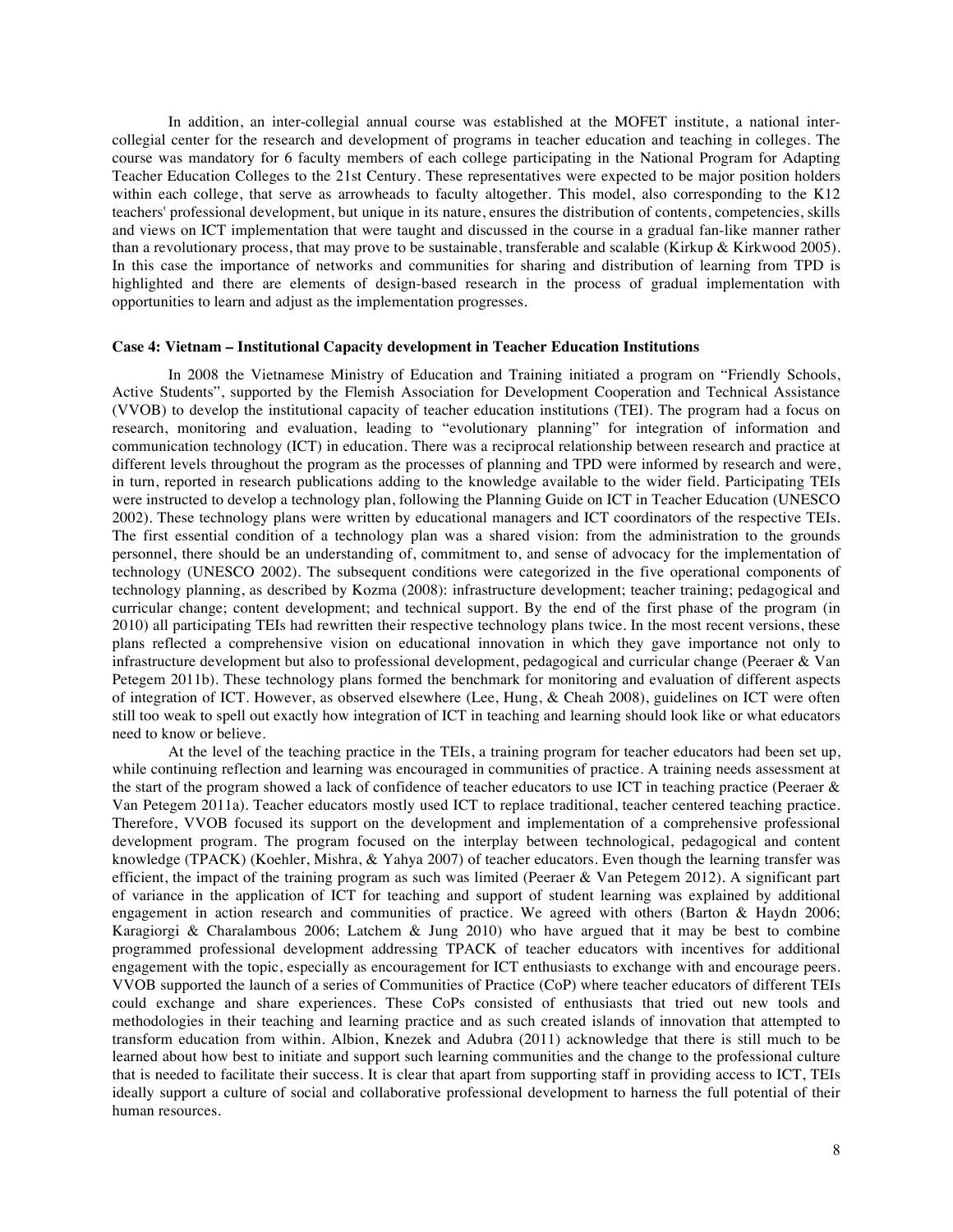## **3 Discussion**

In this paper we initiate the development of a model for TPD that facilitates ICT as a lever for educational change (see Fig. 1). In the introduction we build up the argument that in exploring the conditions for integration of ICT, there is a need for better understanding of the teachers' role and subsequently, to study professional development programs, models and strategies, as a means to improve their impact on teachers' practice. After outlining the conceptual model identifying core factors of TPD, we presented four case studies in which the reciprocal relationship between these factors is illustrated.

In all cases, it seems that the human factor in education is of utmost importance. Hence, excellent teacher professional development, established as a continuum ranging from pre-service throughout in-service training is vital in the age of information technology, characterized by constant change and advancements. Indeed, two of the three foci that were identified to begin with as central to TPD were the engagement of stakeholders in developing a shared vision about the role of ICT in education, and engaging teachers in school-based communities of practice or professional learning networks, as an effective means of developing ICT-integrated pedagogy. The cases presented in our paper highlight the importance of TPD as a means of clarifying beliefs, vision and action regarding ICT integration in teaching and learning. All cases describe an attempt to reduce the gap between educational research and practice of teachers: the research conducted is closely related to teachers' practice as a result of professional development programs.

Without claiming to be exhaustive or prescriptive the model for teacher professional development proposed in this paper accounts for important components that have been identified in the research literature, i.e. research, TPD and practice, within a context of developing several modes and models for ICT implementation, based on factors such as a systemic vision, cultural diversity etc. The basic model should be very simple, allowing countries to add to any of its components additional sub-components. The focus of a possible model should be the term "technology-enabled learning", which can be defined globally, but also entails local elements defined by each country. The components of a possible model should reflect the different emphases of the cases illustrated in our paper. The case of Flanders focuses on school-based in-service professional development, in an attempt to enhance practice. The case of Australia combines a pre- and in-service top-bottom professional development policy, with direct practical implications. The Israeli case sees practice as a result of lifelong learning beginning in pre-service training and continuing during a teacher's professional lifespan as facilitating best pedagogical practices. Finally, in the case of Vietnam, the starting point is research, which enables the construction of a training program for teacher educators.

In the case of Flanders, highlighting team-based and school-based training for ICT-integration in primary education, the shared vision of 'good' education served as the foundation for a school-based ICT policy plan, and affected all other curriculum and policy planning initiatives (Vanderlinde et al. 2010). In a best-case scenario, such a plan will stimulate a dialogue among school managers, teachers and parents about technology use in the curriculum (Lim et al. 2013). School improvement perspective is a practice- and policy-oriented approach to strengthen schools' capacities for managing change (Creemers 2002). Reynolds, Teddlie, Hopkins and Stringfield (2000) argue that a school-improvement approach to educational change embodies the long-term goal of establishing a self-renewing school. Schools differ with respect to performance levels, innovation capacity and contextual characteristics (Otto & Albion 2002). Longitudinal studies drawn from intervention can contribute to the improvement of professional development on the field of ICT integration on the one hand, and knowledge growth on the other hand (cf. Tondeur, Cooper & Newhouse 2010). The results of the Vanderlinde et al. (2010) study are of particular interest for developers of professional development activities. Developers can consult the design principles, the steps of the cyclic process, and the structure of the pICTos environment.

The Australian case is an example of a systematic and integrated approach to provision of ICT in schools accompanied by professional development for all phases, from pre-service through in-service to leadership. The preservice element in particular had a reciprocal relationship with research, being informed by current research around the TPACK framework (Mishra & Koehler 2006) and contributing to the body of research-based knowledge through its evaluation (Cavanagh & Koehler 2013; Finger et al. 2103; Heck & Sweeney 2013). The project included review and adjustment of professional standards to include appropriate expectations for ICT. Although there was a common structure across the national project, it provided for customization to suit the needs of local teacher education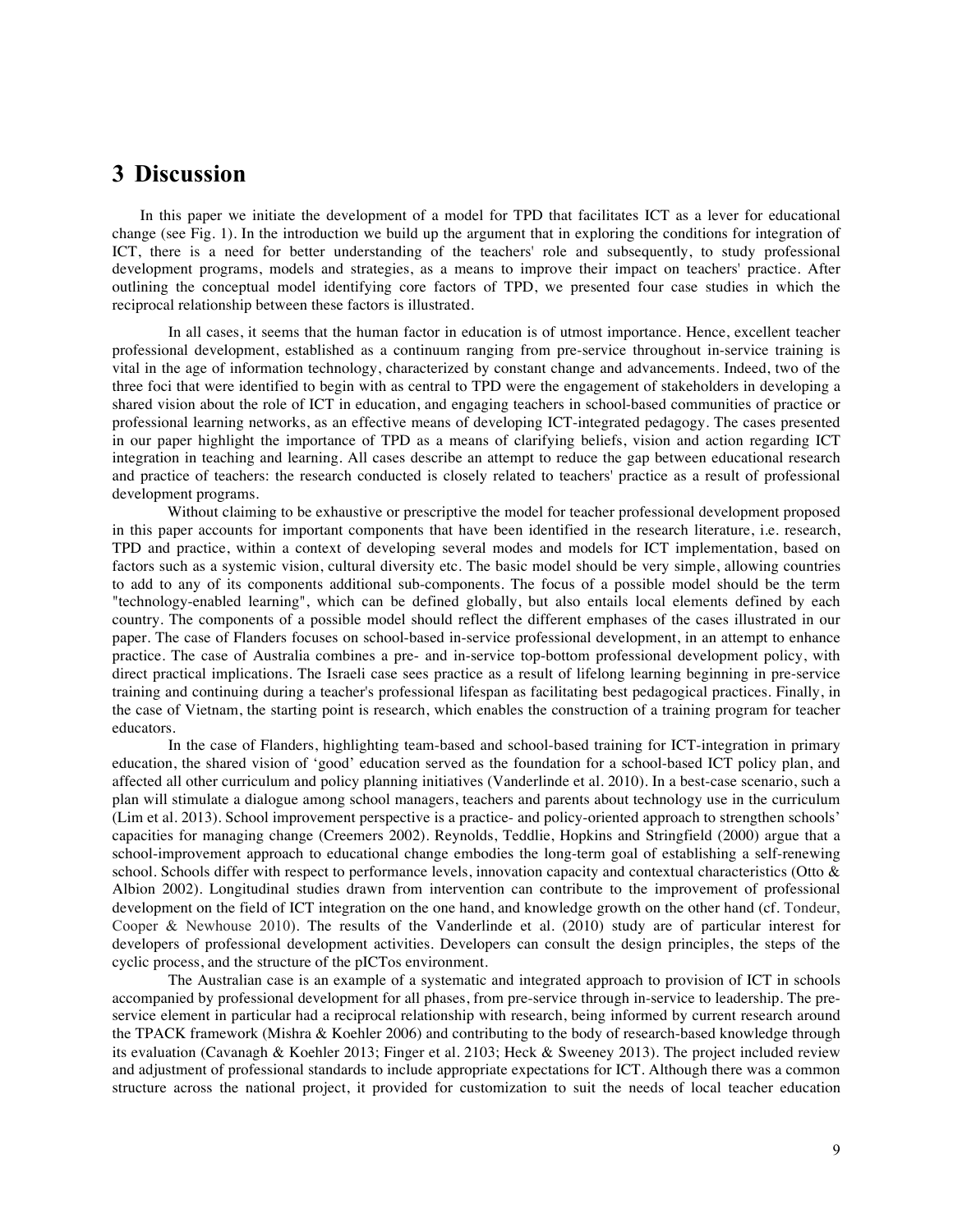institutions while building links with teachers in the field. Finally it linked teacher educators around the country in a network for sharing effective practices.

The Israeli case illustrates the national program for adapting teacher education colleges to the 21st century, thereby emphasizing not only ICT integration, but rather rethinking the curriculum in teacher pre-service development at large, as a result of paradigmatic change in teaching and learning in the 21st century (Gibson & Brooks 2013). This strengthens the education system by a top-down process, funded by the Israeli MOE, but also, due to specific programs created by each college, in a bottom-up manner that is known in other sectors of higher education as well (Jaros 2014). This allows each institute degrees of freedom in constructing unique programs for pre-service development, all meeting criteria of ICT integration, in a process by which their technological knowledge is entwined in their content and pedagogical knowledge and skills (Koehler, Mishra, Akcaoglu & Rosenberg 2013). The inter-collegial annual course reflects the creation of communities of practice and professional learning networks between colleges' faculty, thereby serving as a model for pre-service teachers in their search for collaboration and joining communities of practice as future teachers (Sari & Herrington 2013).

The Vietnam case is an illustration of how research, monitoring and evaluation can play a role at various levels. On the management level, the participating TEIs have developed a yearly technology plan, starting from a shared vision on integration of ICT in education, forming the benchmark for monitoring and evaluation of different aspects of ICT integration. On the teaching level in the TEIs, a training program has been set up, while continuing reflection and learning was encouraged in communities of practice. As suggested by Walkington (in Lim et al. 2011), mentoring and peer coaching have become important components of the professional development of educators. Teacher educators have been motivated to share experiences and insight, to reflect and discuss with peers and to carry out action research. The capacity to monitor, evaluate and eventually learn is mostly in the hands of teacher educators. Bridging the gap between planning and practice requires that this group of innovators have a stronger voice in their respective TEIs.

The scientific contribution of the paper is, hence, manifold. First, it highlights the importance of *learning with ICT* as a major goal in an attempt to facilitate innovative pedagogical practices in a systemic widespread model, rather than *ICT integration* in general in a model of islands of innovation. Secondly, it illustrates case studies in which systemic change has occurred de facto, supported top-down by ministries of education in the countries in which a decision has been made to empower pre-service and in service training and professional development. Thirdly, the emphasis on the human factor, i.e. pre- or in-service teachers as well as teacher educators, illustrates a shift in allocation of resources and funding, from technology to pedagogy. And finally, the research frameworks detailed in the paper allows a tremendous contribution to the academic body of knowledge in the field of ICT in education, basing practice on evidence based studies.

The findings from the four cases helped in understanding how professional development facilitates teachers' use of ICT in education and how we can reduce the gap between educational research and practice. Yet another classification of TPD activities refers to a continuum between TPD that is related to ICT literacies on one end and innovative pedagogical practices on the other end, emphasizing a systemic level of ICT integration. The reciprocal relationship between research and practice is a necessity in teachers' professional development for ICT integration. The emerging theme from the cases described in our paper is the need for evidence-based decision-making. National plans as well as local ones require endless efforts – these should be planned carefully and based on facts and longitudinal evidence rather than notions. The cases presented in this paper illustrate the conceptual model on TPD. At the same time, these kinds of case studies of successful, but also failing practices, can inform further development of models and strategies for TPD. Implications and future directions may include utilizing a designbased research approach to investigate various possibilities of ICT-based TPD, alongside sharing the work and outcomes through networks and communities. Design-based research is a practical research methodology that bridges the gap between research and practice in education (Anderson & Shattuck 2012); hence it is the best paradigm for the context discussed in this paper. As an emerging paradigm, design-based research is accessible to pre- and in-service teachers, providing a framework for them to work at the edge of their evolving knowledge on the integration of ICT in their profession, and also providing a framework for teacher educators to develop models for enhancing their teacher training models.

# **4 Conclusion**

The model presented in Figure 1 is based on the literature cited above and the discussions among TWG3 participants at EDUsummIT 2013 and afterward. It presents key factors for the success of technology-enabled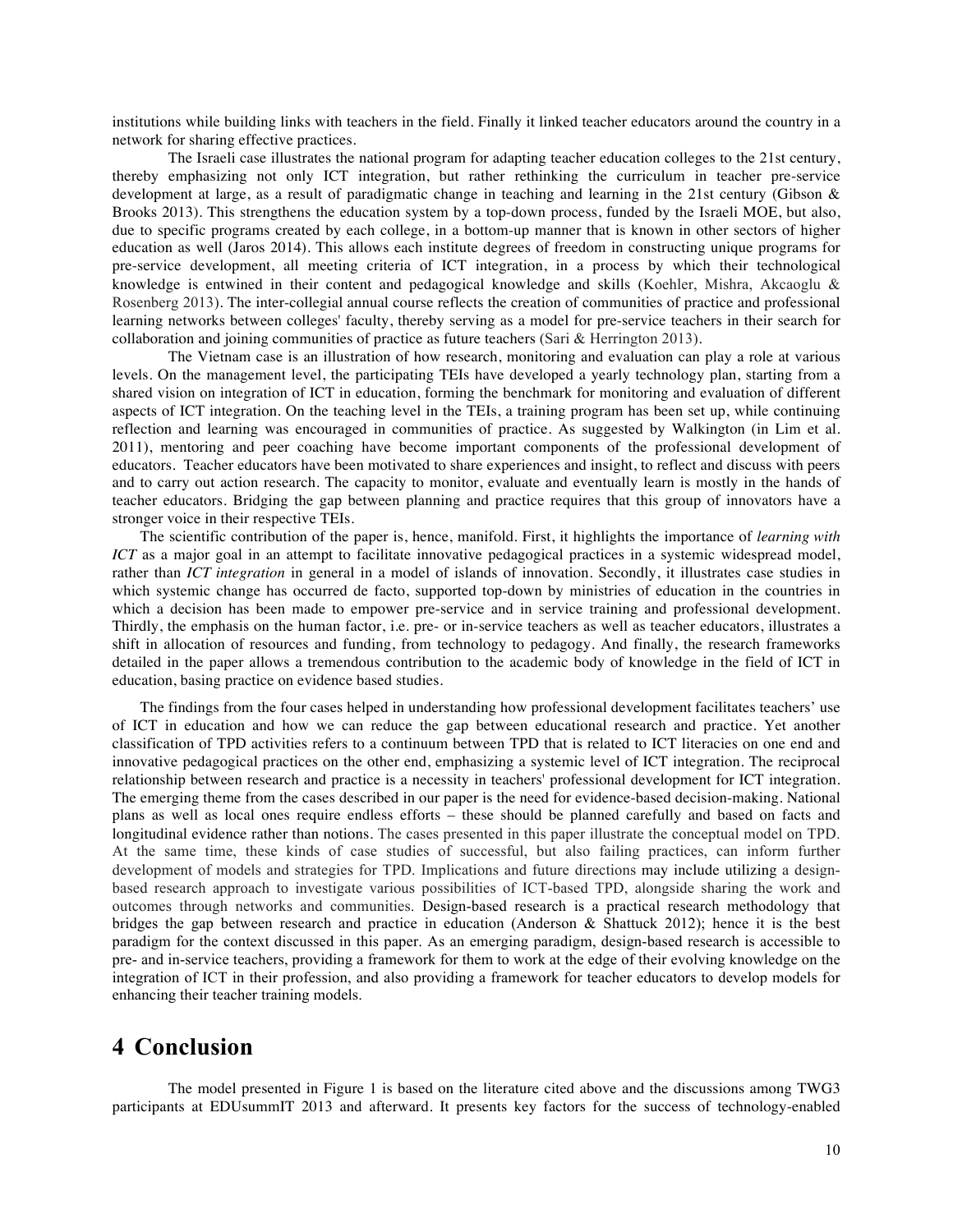learning as identified in the published research and indicates some possible relationships among them. It is not intended as a model that could be tested by statistical methods such as structural equation modeling. It does, however, provide a simple conceptual map that can be used as a guide in the examination of cases from the field. The four cases presented in the body of the paper illustrate the presence of the identified factors and their relationships as general conditions for success of TPD intended to promote effective technology-enabled learning. In that respect the model is a useful heuristic for research and for those charged with designing and delivering TPD.

### *References*

- AICTEC. (2009). Digital Education Revolution Implementation Roadmap. Retrieved from http://www.deewr.gov.au/Schooling/DigitalEducationRevolution/Documents/AICTEC\_DER\_ROADMAP Advice.pdf
- Albion, P., Knezek, D., & Adubra, E. (2011). *Teacher professional development*. Paper presented at the EDUsummIT 2011.
- Albion, P., Forkosh-Baruch, A., & Tondeur, J. (2013).*Working Group 3: Summary Report and Action Agenda*. Retrieved from http://www.edusummit.nl/resources/results-edusummit-2013/
- Anderson, T., & Shattuck, J. (2012). Design-Based Research A Decade of Progress in Education Research?. *Educational Researcher*, *41*(1), 16-25.
- Barton, R., & Haydn, T. (2006). Trainee teachers' views on what helps them to use information and communication technology effectively in their subject teaching. *Journal of Computer Assisted Learning, 22*(4), 257-272.
- Bausmith, J. M., & Barry, C. (2011). Revisiting Professional Learning Communities to Increase College Readiness The Importance of Pedagogical Content Knowledge. *Educational Researcher*, *40*(4), 175-178.
- Campbell, R., Kyriakides, L, Muijs, R., & Robinson, W. (2003). Differential teacher effectiveness: Towards a model for research and teacher appraisal. *Oxford Review of Education, 29*(3), 347-62.
- Creemers, B. P. M. (2002). From school effectiveness and school improvement to effective school improvement: Background, theoretical analysis, and outline of the empirical study. *Educational Research and Evaluation, 8*, 343-362.
- Bereiter, C. (2013). Principled Practical Knowledge: Not a Bridge but a Ladder. *Journal of the Learning Sciences, 23*(1), 4-17. doi: 10.1080/10508406.2013.812533
- Cavanagh, R. F., & Koehler, M. J. (2013). A Turn toward Specifying Validity Criteria in the Measurement of Technological Pedagogical Content Knowledge (TPACK). *Journal of Research on Technology in Education, 46*(2), 129-148.
- Collis, B., & Jung, I. (2003). Uses of information and communication technologies in teacher education. In C. Latchem & B. Robinson (Eds.), *Teacher education through open and distance learning* (pp. 171-192). London: Routledge/Falmer.
- Dart, J., & Davies, R. (2003). A Dialogical, Story-Based Evaluation Tool: The Most Significant Change Technique. *American Journal of Evaluation, 24*(2), 137-155. doi: 10.1177/109821400302400202
- DEEWR. (2010). ICT Innovation Fund Guidelines 2010 2012. Retrieved from http://www.deewr.gov.au/Schooling/DigitalEducationRevolution/DigitalStrategyforTeachers/Documents/I CTInnovationGuidelines.pdf
- Ertmer, P. A., Ottenbreit-Leftwich, A. T., Sadik, O., Sendurur, E., & Sendurur, P. (2012). Teacher beliefs and technology integration practices: A critical relationship. *Computers & Education, 59*(2), 423-435. doi: 10.1016/j.compedu.2012.02.001
- Ertmer, P. A., & Ottenbreit-Leftwich, A. (2013). Removing Obstacles to the Pedagogical Changes Required by Jonassen's Vision of Authentic Technology-Enabled Learning. *Computers & Education, 64*, 175-182. doi: 10.1016/j.compedu.2012.10.008
- Finger, G., Albion, P., Jamieson-Proctor, R., Cavanagh, R., Grimbeek, P., Lloyd, M., et al. (2013). Teaching Teachers for the Future (TTF) Project TPACK Survey: Summary of the Key Findings.*Australian Educational Computing, 27*(3), 13-25.
- Finley, L., & Hartman, D. (2004). Institutional change and resistance: Teacher preparatory faculty and technology integration. *Journal of Technology and Teacher Education, 12*(3), 319-337.
- Forkosh-Baruch, A., Nachmias, R., Mioduser, D., & Tubin, D. (2005). 'Islands of Innovation' and 'School-Wide Implementation': Two patterns of ICT-based pedagogical innovations in schools*. Human Technology, 1*(2), 202-215.
- Fullan, M. (1991). *The New Meaning of Educational Change*. New York, NY: Teachers College Press.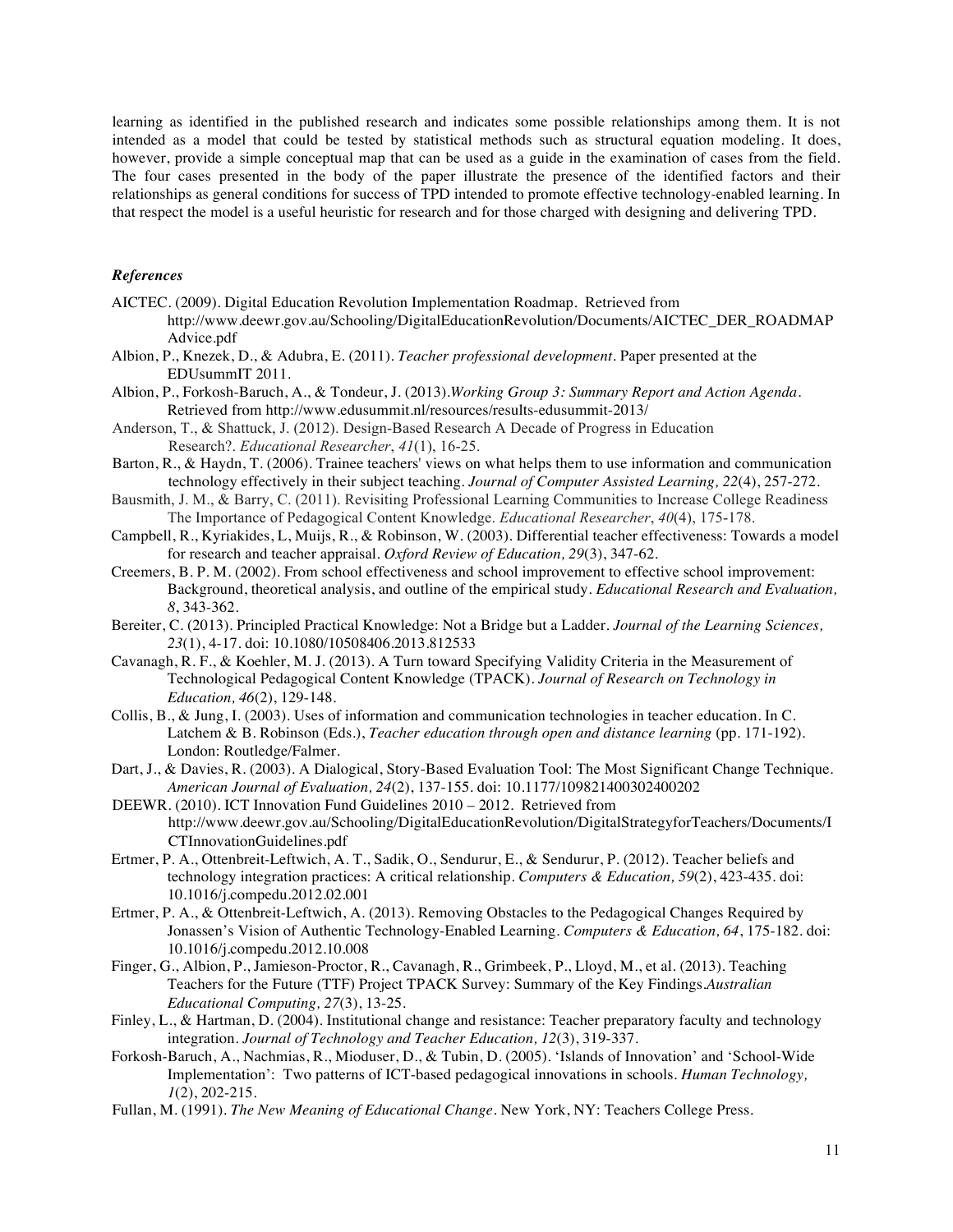- Gibson, S., & Brooks, C. (2013). Rethinking 21st Century Professional Development.*Literacy Information and Computer Education Journal, 4*(2), 973-982.
- Grunberg, J., & Summers, M. (1992). Computer Innovation in Schools: a review of selected research literature. *Journal of Information Technology for Teacher Education, 1*(2), 255-276.
- Guri-Rosenblit, S. (2002). A Top-Down Strategy to Enhance Information Technologies into Israeli Higher Education. *International Review of Research in Open and Distance Learning, 2*(2), 76-91.
- Gutiérrez, K. D., & Penuel, W. R. (2014). Relevance to Practice as a Criterion for Rigor. *Educational Researcher, 43*(1), 19-23.
- Hall, G. E., & Hord, S. M. (1987). *Change in schools* (pp.1-22). Albany: SUNY Press.
- Harari, H. (1992). *"Tomorrow 98"*. Report by the Committee of Science and Technology Education. Israel: The ministry of education. [Hebrew]
- Heck, D., & Sweeney, T. (2013). Using Most Significant Change Stories to document the impact of the Teaching Teachers for the Future Project: An Australian Teacher Education Story. *Australian Educational Computing, 27*(3), 36-47.
- Hennessy, S., & London, L. (2013). Learning from International Experiences with Interactive Whiteboards: The Role of Professional Development in Integrating the Technology: OECD Publishing.
- Hermans, R., Tondeur, J., van Braak, J., & Valcke, M. (2008). The impact of primary school teachers' educational beliefs on the classroom use of computers. *Computers & Education*, *51*(4), 1499-1509.
- Hughes, J. (2005). The role of teaching knowledge and learning experiences in forming technologyintegrated pedagogy. *Journal of Technology and Teacher Education*, *13*(2), 277-302.
- Jamieson-Proctor, R., Albion, P., Finger, G., Cavanagh, R., Fitzgerald, R., Bond, T., & Grimbeek, P. (2013). Development of the TTF TPACK Survey Instrument. *Australian Educational Computing, 27*(3), 26-35.
- Jaros, M. (2014). Leadership and methodology challenges in higher education: Integrating personaldevelopment, skills and competences in the space of digital systems. *Global Journal of Information Technology, 4*(1), 1- 6.
- Kalogiannakis, M. (2010). Training with ICT for ICT from the trainee's perspective. A local ICT teacher training experience. *Education and Information Technologies, 15*(1), 3-17.
- Karagiorgi, Y., & Charalambous, K. (2006). ICT In-Service Training and School Practices: In Search for the Impact. *Journal of Education for Teaching: International Research and Pedagogy, 32*(4), 395-411.
- Kennisnet Foundation. (2011). *Four in Balance Monitor 2011. ICT in Dutch primary, secondary and vocational education*. The Hague: Kennisnet Foundation.
- Kirkup, G., & Kirkwood, A. (2005). Information and communications technologies (ICT) in higher education teaching—a tale of gradualism rather than revolution. *Learning, Media and Technology, 30*(2), 185-199.
- Koehler, M. J., Mishra, P., Akcaoglu, M., & Rosenberg, J. (2013). The technological pedagogical content knowledge framework for teachers and teacher educators. *ICT integrated teacher education: A resource book*, 2-7. Retrieved from http://cemca.org.in/resources/books.
- Koehler, M. J., Mishra, P., & Yahya, K. (2007). Tracing the development of teacher knowledge in a design seminar: Integrating content, pedagogy and technology. *Computers & Education, 49*(3), 740-762.
- Kozma, R.B. (2003). Global perspectives: innovative technology integration practices from around the world. *Learning and Leading with Technology, 31*(2), 7-54.
- Kozma, R. B. (2008). Comparative Analysis of Policies for ICT in Education. In J. Voogt & G. Knezek (Eds.), *International Handbook of Information Technology in Primary and Secondary Education* (Vol. 20, pp. 1083-1096). New York: Springer.
- Kozma, R.B., & Vota, W.S. (2014). ICT in Developing Countries: Policies, Implementation, and Impact. In *Handbook of Research on Educational Communications and Technology* (pp. 885-894). Springer New York.
- Krumsvik, R. J. (2008). Situated learning and teachers' digital competence. *Education and Information Technologies, 13*(4), 279-290.
- Latchem, C. R., & Jung, I. (2010). *Distance and blended learning in Asia*. New York: Routledge.
- Leask, M., & Younie, S. (2013). National models for continuing professional development: the challenges of twenty-first-century knowledge management. *Professional Development in Education, 39*(2), 273-287. doi: 10.1080/19415257.2012.749801
- Lee, Y.-J., Hung, D., & Cheah, H.-M. (2008). IT and Educational Policy in the Asia-Pacific Region. In J. Voogt & G. Knezek (Eds.), *International Handbook of Information Technology in Primary and Secondary Education* (Vol. 20, pp. 1119-1132). New York: Springer.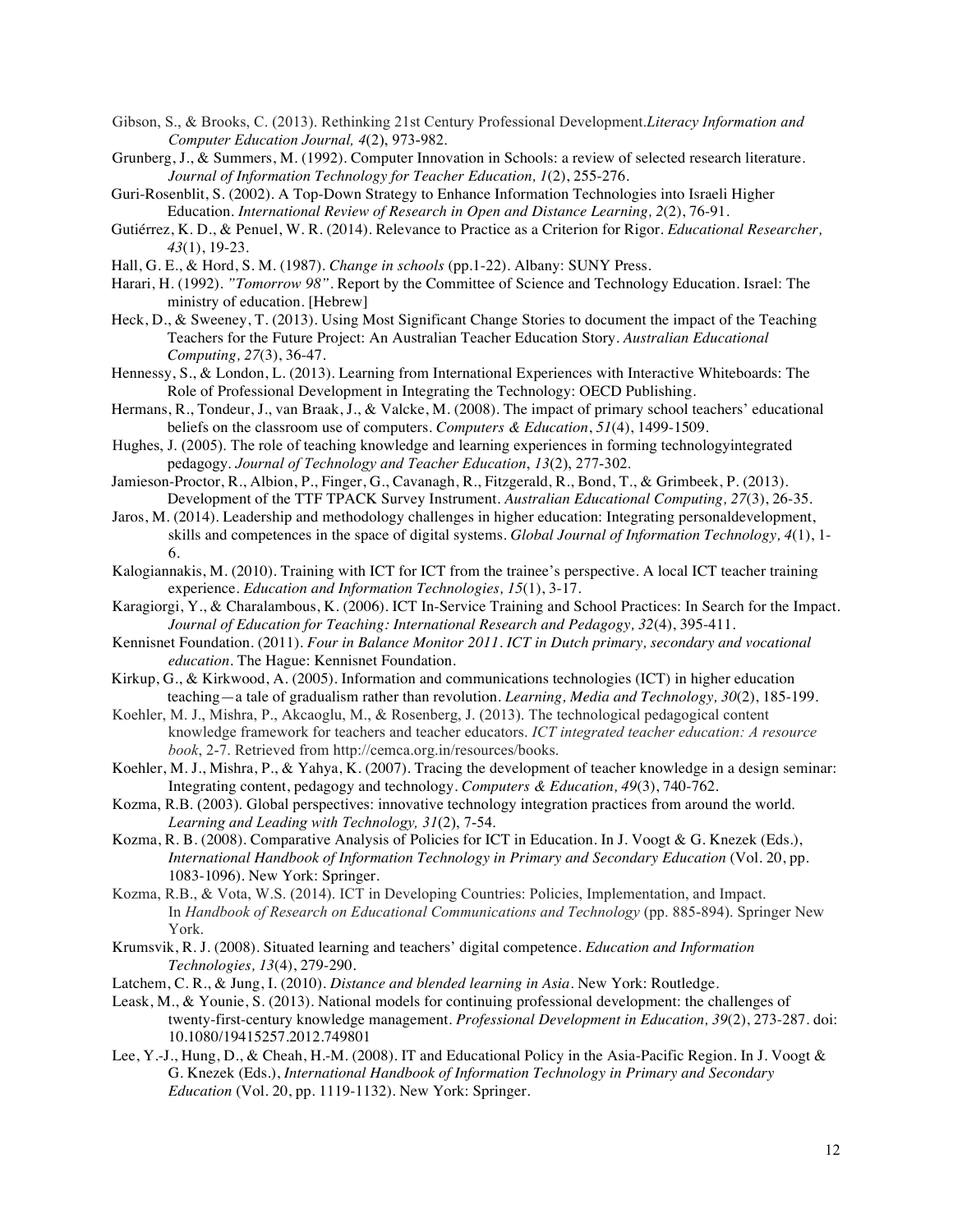- Li, S. C., & Choi, T. H. (2014). Does social capital matter? A quantitative approach to examining technology infusion in schools. *Journal of Computer Assisted Learning, 30*(1), 1-16. doi: 10.1111/jcal.12010
- Lim, C. P., Chai, C. S., & Churchill, D. (2011). A framework for developing pre-service teachers' competencies in using technologies to enhance teaching and learning. *Educational Media International, 48*(2), 69-83.
- Lim, C. P., Zhao, Y., Tondeur, J., Chai, C. S., & Tsai, C. C. (2013). Bridging the Gap: Technology Trends and Use of Technology in Schools. *Educational Technology & Society*, *16*(2), 59-68.
- Mandinach, B.E. (2005). The Development of Effective Evaluation Methods for E-Learning: A Concept Paper and Action Plan. *Teachers' College Record, 107*(8), 1814-1835.
- Martin, S., Diaz, G., Sancristobal, E., Gil, R., Castro, M., & Peire, J. (2011). New technology trends in education: Seven years of forecasts and convergence. *Computers& Education*, *57*(3), 1893-1906.
- Mishra, P., & Koehler, M. J. (2006). Technological Pedagogical Content Knowledge: A Framework for Teacher Knowledge. *Teachers College Record, 108*, 1017-1054.
- MOE Israel (1993). Policy for Action in Computers in Education. Israel: MOE. [Hebrew].
- MOE Israel (2011). Adapting the Education System to the 21st Century Master Plan 2011-2012. Israel: MOE. [Hebrew].
- Newman, L., & Mowbray, S. (2012). 'We were expected to be equal': teachers and academics sharing professional learning through practitioner inquiry. *Teachers and Teaching, 18*(4), 455-468. doi: 10.1080/13540602.2012.696046
- Otto, T. L., & Albion, P. R. (2002). Understanding the role of school leaders in realizing the potential of ICTs in education. In D. Willis, J. Price & N. Davis (Eds.), *Proceedings of Society for Information Technology & Teacher Education 13th International Conference* (pp. 506-510). Nashville, TN: AACE.
- Pearson, M., & Naylor, S. (2006). Changing contexts: Teacher professional development and ICT pedagogy. *Education and information technologies, 11*(3-4), 283-291.
- Peeraer, J., & Van Petegem, P. (2011a). Information and Communication Technology in teacher education in an emerging developing country: Vietnam's baseline situation at the start of 'The Year of ICT'. *Computers & Education, 56*(4), 974-982.
- Peeraer, J., & Van Petegem, P. (2011b). Information and communication technology in teacher education in Vietnam: from policy to practice. *Educational Research for Policy and Practice*, 1-15.
- Peeraer, J., & Van Petegem, P. (2012). The limits of programmed professional development on integration of information and communication technology in education. *Australasian Journal of Educational Technology, 28*.
- Prestridge, S. (2010). *The alignment of digital pedagogy to current teacher beliefs*. Paper presented at ACEC2010: Digital Diversity. Melbourne, Australia: Australian Council for Computers in Education. Retrieved from http://acec2010. info/proposal/252/beliefs-behind-teacher-influences-their-ict-practices.
- Reeves, T. (2011). Can Educational Research Be Both Rigorous and Relevant? *Educational Designer: Journal of the International Society for Design and Development in Education, 1*(4).
- Reynolds, D., Teddlie, C., Hopkins, D., & Stringfield, S. (2000). Linking school effectiveness and school improvement. In C. Teddlie & D Reynolds (Eds.) *The International Handbook of School Effectiveness Research*, (pp. 206-231). London: Falmer Press.
- Rogers, E.M. (2003). *Diffusion of Innovations* (5th edition). NY: Free Press.
- Sang, G., Valcke, M., Braak, J. V., & Tondeur, J. (2010). Student teachers' thinking processes and ICT integration: Predictors of prospective teaching behaviors with educational technology. *Computers & Education*, *54*(1), 103-112.
- Sari, E., & Herrington, J. (2013). Using design-based research to investigate the design and development of an online community of practice for teacher professional development.In: *EdMedia 2013 World Conference on Educational Media and Technology*, Victoria, BC, Canada, 121-127.
- Shulman, L. (1986). Those who understand: knowledge growth in teaching. *Educational Researcher, 15*(2), 4–14.
- Surry, D.W., Ensminger, D.C., & Haab, M. (2005). A model for integrating instructional technology into higher education. *British Journal of Educational Technology, 36*(2), 327-329.
- Teo, T. (2010). A path analysis of pre-service teachers' attitudes to computer use: applying and extending the technology acceptance model in an educational context. *Interactive Learning Environments, 18*(1), 65-79.
- Tondeur, J., Cooper, M., & Newhouse, C.P. (2010). From ICT coordination to ICT integration: a longitudinal case study. *Journal of Computer Assisted Learning*, *26*(4), 296-306.
- Tondeur, J., Hermans, R., van Braak, J., & Valcke, M. (2008). Exploring the link between teachers' educational belief profiles and different types of computer use in the classroom. *Computers in Human Behavior*, *24*(6), 2541-2553.